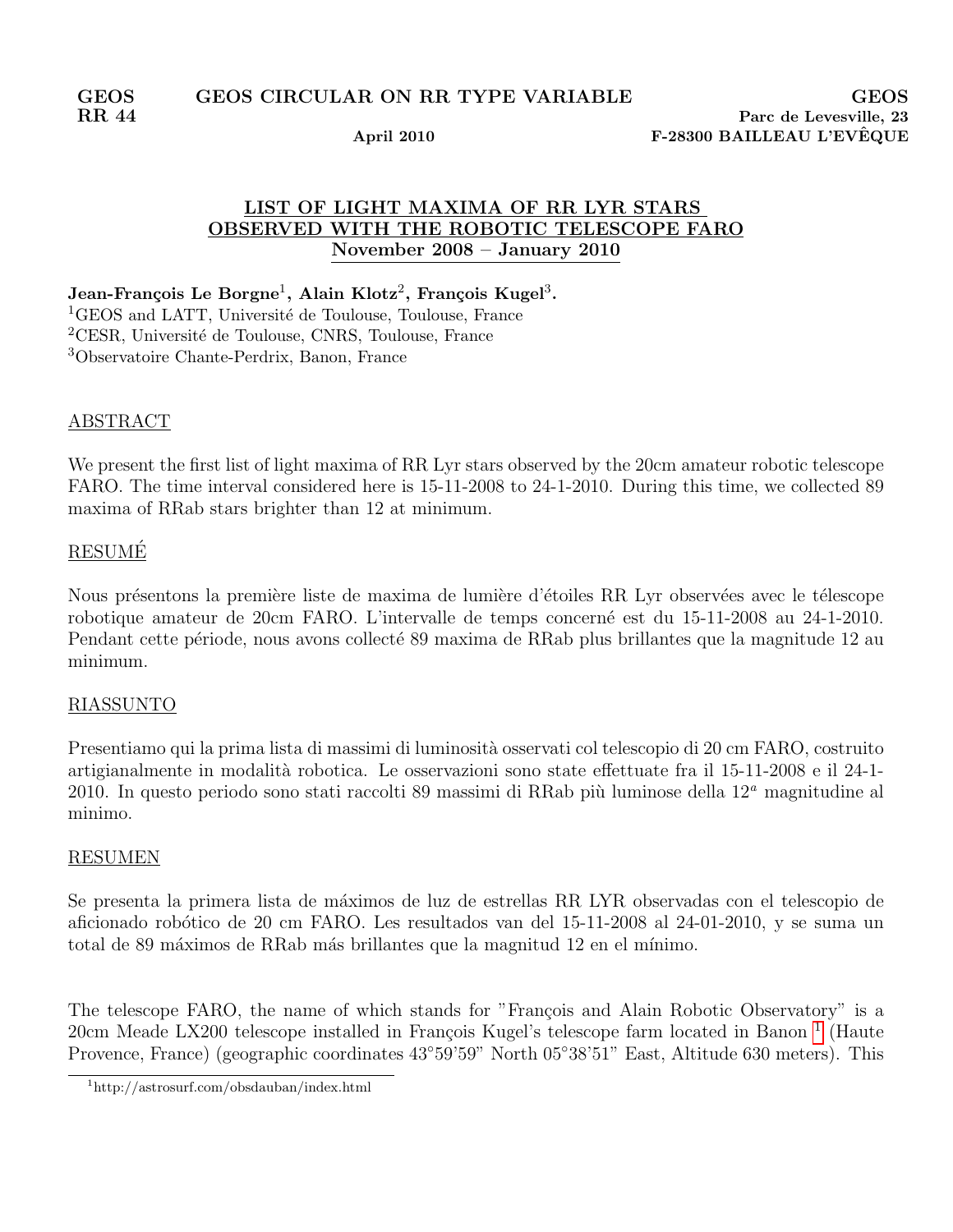observatory, build by Alain Klotz and François Kugel, includes a removable roof controled by a me-teorological station. The telescope is driven by a fork mount, motorized by MCMT II<sup>[2](#page-1-0)</sup>. The whole system is managed by the "Robotic Observatory Software" (ROS)[\[4\]](#page-1-1). The CCD camera is a Sbig ST2K with an interline transfer front-illuminated device KAI-2001M. Pixel size is 7.4  $\mu$ m which gives a spatial sampling of 1.88 arcsec/pixel. The 1600 x 1200 pixels chip corresponds to a field of view of  $49.9 \times 37.5'$ . A 30s exposure with no filter allows the detection of 15.0 magnitude stars at  $3\sigma$  of background noise. As in the case of TAROT telescopes, data reduction, from bias subtraction and flatfielding to photometry using SExtractor [\[1\]](#page-1-2), is performed automatically.

An observation program of RR Lyr star maxima is submitted to FARO. The CCD images are obtained without filter. The program concerns RRab stars brighter than magnitude 12 at minimum. Between 15- 11-2008 and 24-1-2010 (JD 2454785 - 2455220), 89 maxima have been determined. The results are available in the GEOS RR Lyr web database  $(\text{http://rr-lyr.ast.obs-mip.fr/dbrr/dbr-V1.0_0.php})$ [\[5\]](#page-1-3). The O − C's are computed with the GCVS elements [\[3\]](#page-1-4) when available. Otherwise, the reference of the elements, if exists, is given as a footnote of Table 1.

The maxima are determined by fitting a polynomial function on the data points : the smoothing is performed using spline functions following Reinsch's algorithm [\[6\]](#page-1-5). The uncertainties on individual maxima are estimated from the data sampling of each maximum. The nominal sampling (two consecutive 30-s exposures taken every 10 minutes on a time baseline of 2 hours centered around the predicted maximum time) may be altered by local events (weather or telescope operation). This results uncertainties from 0.002 to 0.010 day. Occasionnaly, when the data points are denser than nominal and the maximum sharp (usually corresponding to short period star), the uncertainty may be smaller than 0.002 day, down to 0.0011 day.

# References

- <span id="page-1-2"></span>[1] Bertin, E., Arnouts, S., 1996, A&AS, 117, 393
- [2] Baldwin, M.E., Samolyk, G., 2003, AAVSO RR Lyrae Monographs, 1
- <span id="page-1-4"></span>[3] Kholopov, P. N., et al., 1985, General Catalogue of Variable Stars, Moscow: Nauka Publishing House, 1988, 4th ed., edited by Kholopov, P. N.; and 2008 web edition (http://www.sai.msu.su/groups/cluster/gcvs/).
- <span id="page-1-1"></span>[4] Klotz, A., Bor, M., Eysseric, J., Damerdji, Y., Laas-Bourez, M., Pollas, C., Vachier, F., 2008, PASP 120, 1298.
- <span id="page-1-3"></span>[5] Le Borgne, J. F., Paschke, A., Vandenbroere, J., Poretti, E., Klotz, A., Boër, M., Damerdji, Y., Martignoni, M., Acerbi, F., 2007, A&A, **476**, 307
- <span id="page-1-5"></span>[6] Reinsch, C. H., 1967, Numerische Mathematik, 10, 177.

<span id="page-1-0"></span><sup>2</sup>http://astrosurf.com/mcmtii/index.htm